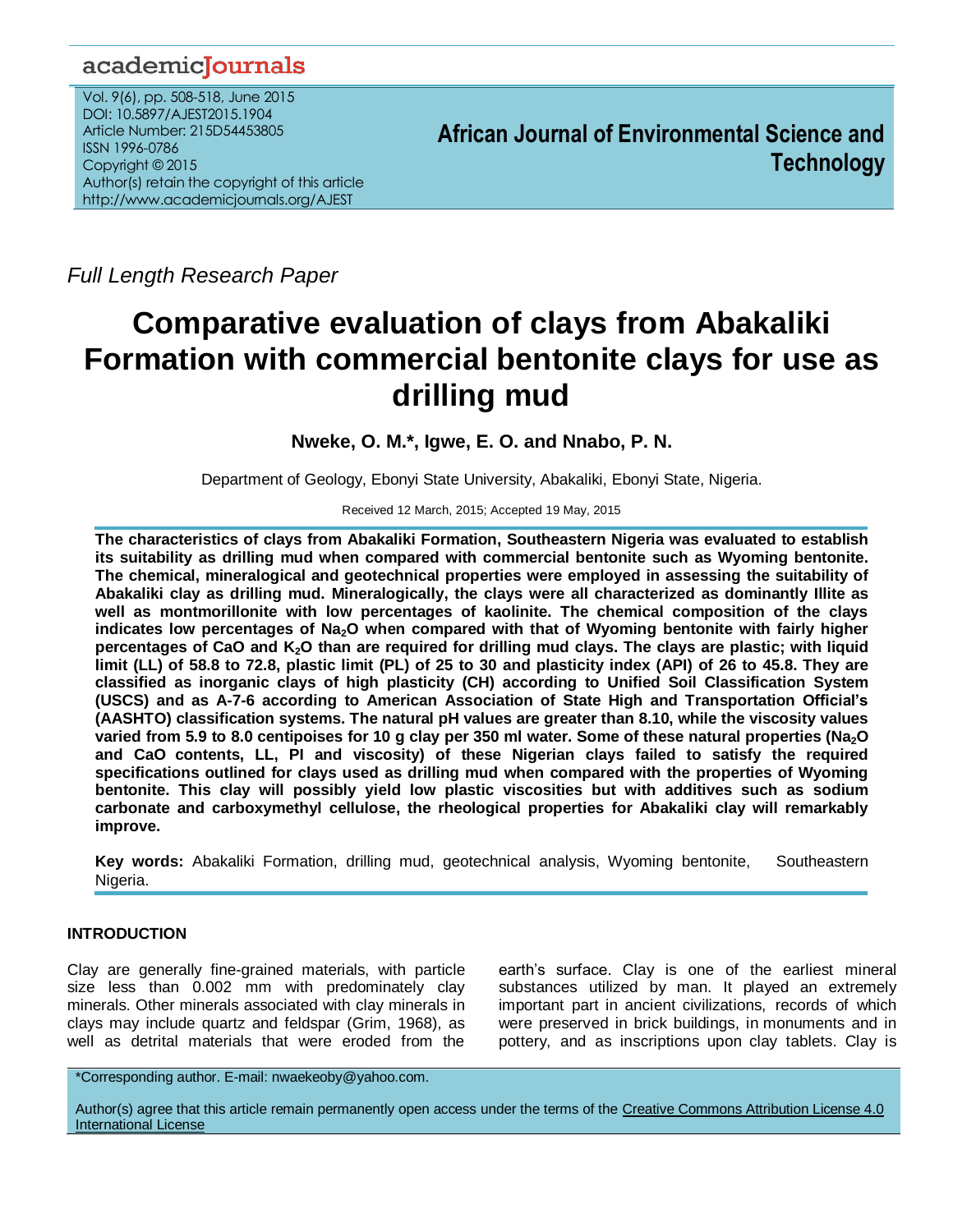

**Figure 1.** Map of Nigeria showing states with occurrence of bentonitic clay (Modified from Apugo-Nwosu et al., 2011).

still an indispensable raw material today. The present uses of clay and clay products are too numerous to list completely. Because of its characteristic plastic property, clay has several industrial uses, which include manufacturing of refractories as well as in drilling mud in the water, oil and gas industries. Several clay occurrences have been investigated and reported in Nigeria (Elueze, 1998). The interest in these studies is hinged on the effective exploitation of the local raw materials for use as drilling mud for sustainable economic growth and creation of employment opportunities

Despite the abundance of clay and its wide industrial uses, it is essential that certain property specifications be met by either the raw or refined clay. The refining of clays usually alters the geotechnical properties of the natural clays, hence, could boost their industrial potentials. Raw materials used for the mud making are usually selected clays with appreciable amount of montmorillonite and are judged by their behavior in water (Nestle, 1944). Their suitability is determined by various criteria, among which are the viscosity, the volumetric yield of given clay and filtration characteristics (Apugo-Nwosu et al., 2011). The raw material which meets most of these requirements for drilling is the bentonite clay. Bentonite is formed by the weathering of volcanic ash. The weathering process, by which the clay minerals are formed from the parent minerals are complex but the main factors are climate, topography, vegetation, and time of exposure. In addition to montmorillonite, bentonite may also contain feldspar, biotite, kaolinite, illite, cristobalite, pyroxene, zircon and crystalline quartz (Parkes, 1982). By extension, the term bentonite is applied commercially to any plastic, colloidal and swelling clay regardless of its geological origin (Apugo-Nwosu et al., 2011). Such clays are ordinarily composed largely of minerals of the montmorillonite group. Bentonite is clay that expands to many times its original volume when wetted; it is also characterized by a high cation-exchange capacity, by an ability to form viscous suspensions and thixotropic gels when mixed with large amounts of water, by a high adsorption capacity, and by an ability to form an impervious seal (Rath, 1986).

Drilling activities for the development of oil, gas and water resources usually require enormous amount of drilling mud, which is usually imported into the country. Such importation, apart from draining the nation's reserves in hard currency, is also inimical to local content policy being currently promoted for the oil industry in the country. Thus, the need for local sourcing of bentonitic clays or close substitutes has become imperative. Fortunately, clay deposits occur abundantly in the sedimentary basins of Nigeria, especially in Abakaliki area (Figure 1).

This work evaluates, by means of simple but relevant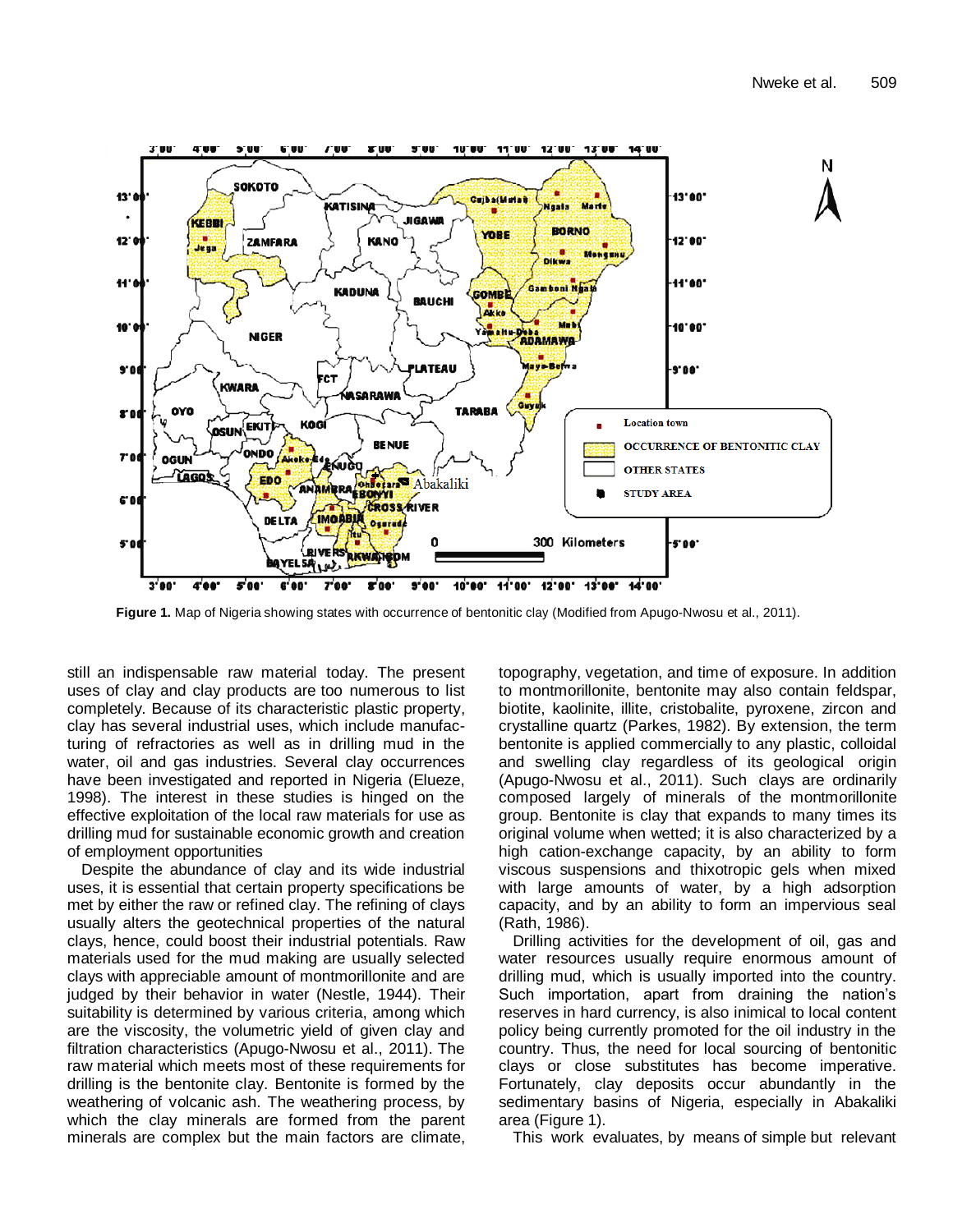geotechnical tests, the properties of some clay deposits from Abakaliki area, southeastern Nigeria. The aim was to determine whether the clay deposits meet the specifications for use as drilling mud when compared with that of Wyoming bentonite as well as other commercial bentonite.

#### **Literature review**

Research performed in the early 90"s by the Bureau of Mines of the U.S.A, showed that the sum of bentonite deposits in the world was about 1.36 billion tons, and the U.S.A. has more than 50.0% of the total (Apugo-Nwosu et al., 2011). Clays of various kinds and grades abound throughout Nigeria's sedimentary basins and on the basement (Falode et al., 2007). Recent investigations by the Nigerian Mining Corporation established the existence of bentonitic clay reserves of over 700 million tonnes in the country, with the largest single deposit at Afuze in Edo State holding 70-80 million tonnes (Apugo-Nwosu et al., 2011).

Although there is a general absence of universally accepted procedure for standardizing industrial specifications of the properties of clays used as drilling mud, the properties of the naturally active Wyoming bentonite which most oil drilling companies use as an effective drilling mud have been employed to evaluate the potential of most clays applied in drilling operations (Rath, 1986). Thus, earlier workers such as Omole et al. (1989) were able to have a pioneering study on the suitability of the black cotton clay soil of northeastern Nigeria as drilling mud. Their work evaluated the nature and geotechnical properties as well as effects of beneficiation on the clay soil. The results of their beneficiation tests showed that the beneficiated clays were still not suitable for direct use as oil drilling mud but could be used for drilling water wells. Later researchers, such as Mihalakis et al. (2004), observed that the rheological properties of the black cotton clays improved with addition of  $Na<sub>2</sub>CO<sub>3</sub>$ , such that the upgraded clay can be used as multipurpose drilling mud.

Other researchers (Ezeribe and Oyedeji, 2005) added lignite to clay mud to improve its rheological and filtration properties. The lignite was activated with sodium hydroxide and added to fresh water mud at different concentrations. The authors concluded that the addition of lignite improved the suitability of the clay with a significant improvement observed when 3% of lignite was introduced. The work of Okogbue and Ene (2008) revealed that some southeastern Nigeria natural clays possess properties that are somewhat similar to those of naturally active bentonitic clays from Wyoming and Texas which are used in the industry as drilling mud. Physical and rheological properties of the clays were however, said to be poor. The characteristics of Abakaliki clay for

use as drilling mud have not been evaluated.

#### **Properties required for drilling mud**

#### *Chemical properties*

The chemical properties of drilling mud are central to the performance and hole stability. Properties that must be anticipated include the dispersion of formation clays or dissolution of salt formations; the performance of other mud products- for example, polymers is affected by pH and calcium; and corrosion in the well. Sodium montmorillonite particles are laminar in shape carrying surface electrical charge not homogeneously distributed. The faces bear a permanent negative charge while the edges are conditionally charged depending on the pH of medium (Kelessidis et al., 2005). It is the imbalance in the electrical charge that characterizes the type of interactions of clay particles with other materials.

### *Rheology and density*

In geology, rheology is defined as the study of how matter deforms the flows, including its elasticity, plasticity and viscosity. Rheology is an extremely important property of drilling muds, work-over and completion fluids, cements and specialty fluids and pills. Mud rheology is measured on a continual basis while drilling and adjusted with additives or dilution to meet the needs of the operation. A high viscosity fluid is desirable to carry cuttings to surface and suspend weighing agents in the mud. However, if viscosity is too high, friction may impede the circulation of the mud causing excessive pump pressure, decrease the drill rate, and hamper the solids removal equipment. Plastic viscosity is a measure of the internal resistance to fluid flow attributable to the amount, type and size of solids present in a given fluid (Garvey et al., 1988). The value expressed in centipoises, is proportional to the slope of the consistency curve determined by the region of laminar flow for materials obeying Bingham's Law of plastic flow.

#### **Geomorphology**

Abakaliki which is the study area is made up of villages like Nkaliki, Onuebonyi, Agbaja Unuhu, Ugboloke, Ishieke, Izzi unuhu and Abakaliki urban (Figure 2). The area is geographically located between latitude 6°15'N and 6°20'N and longitude 8°05'E and 8°10'E covering a total area of about  $81 \text{ km}^2$ . The areas were accessed through Enugu, Ogoja, and Afikpo through a network of tarred roads which include the Abakaliki Enugu Express road, Abakaliki Ogoja Express road and Abakaliki-Afikpo Express road. During the fieldwork, vehicles, motorcycles and footpaths were employed to aid accessibility and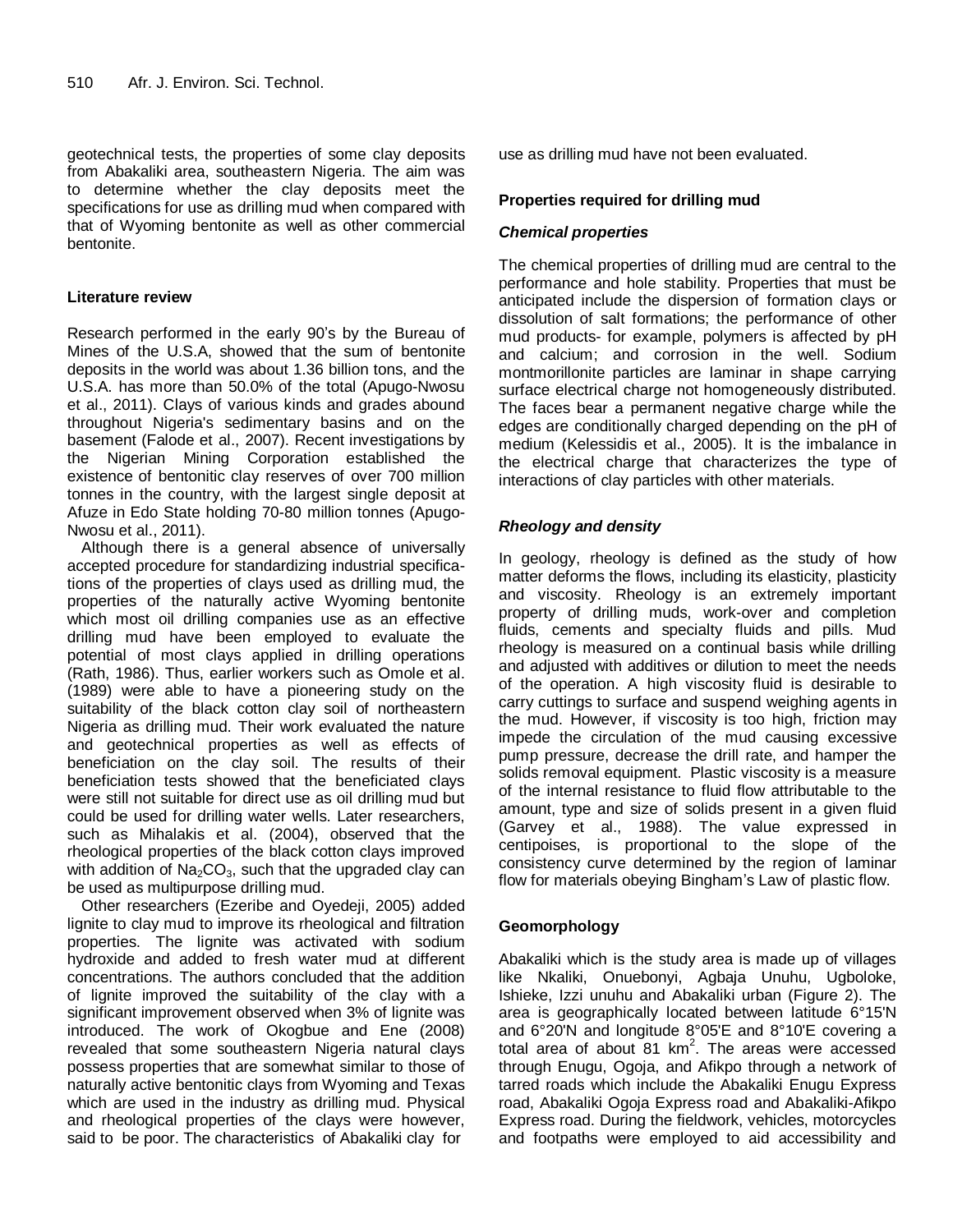

**Figure 2.** Map of the Benue Trough of Nigeria ( Modified from Obaje et al., 1999).

movement through the outcrop locations and sample collections. The vegetation of Abakaliki and its environs is luxuriant vegetation of tropical rainforest.

Its vegetation is densely populated with grasses and trees of different sizes in the area. The area is marked by undulated range of shale outcrops and the shales are either greyish or reddish brown in colour depending on its content and degree of weathering. The area had 400 ft as its highest contour and 100 ft as its lowest contour above sea level. The climate of the study area is of humid tropical climatic region. It experiences one rainy season and one dry season (eight months of rainfall and four months of dryness). Harmattan is felt between December and January. The mean annual temperature stands at 28°C. Humility in this area is about 50-60% P.a. The mapped area has a mean annual rainfall of 2500 mm. Rainfall is highest in September and lowest in January. The drainage system of the study area is dendritic in pattern, as a function of lithologic control. The study area is mainly drained by Iyiokwu River, Iyiudene River and

Ebonyi River with few minor drainage flows. All these, both the major and minor drainage system flow eastward to join the Cross River somewhere outside the study area.

#### **GEOLOGY**

Abakaliki area Southeastern Nigeria is underlain by the southern Benue Trough (Reyment, 1965). The origin of the Benue Trough is closely associated with the breakup of western Gondwanaland during the separation of the African and South American Plates, and opening of the south Atlantic Ocean, in the early Cretaceous (Wright, 1976). The Benue Trough has been described as an 'intracratonic rift system' or an 'intercontinental system' or an 'intercontinental Cretaceous Basin" stretching in a NE–SW direction (Benkhelil et al., 1989).

The southern section of the trough, which underlies most parts of Southeastern Nigeria, has stratigraphic record of deposits represented by sediments of three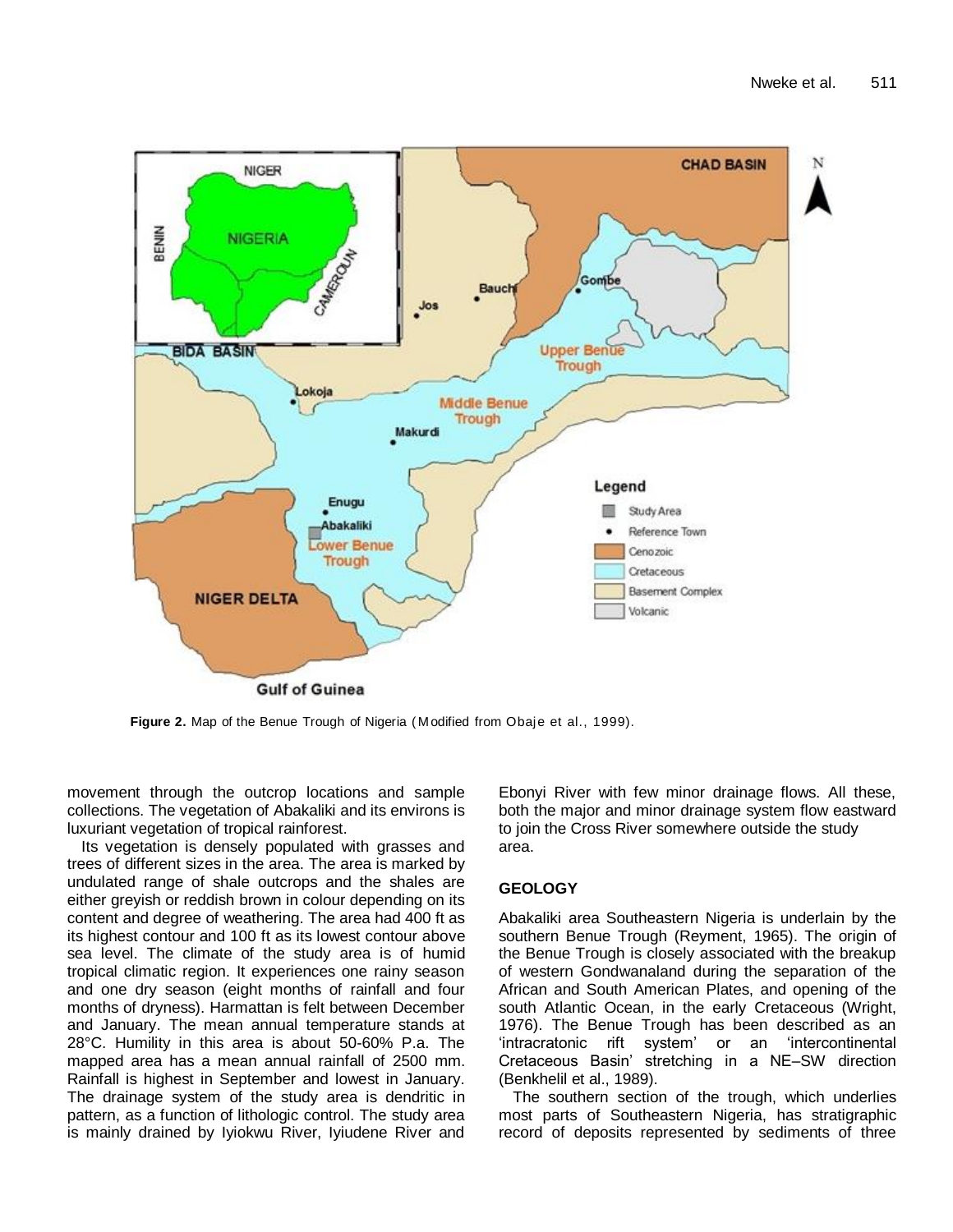

**Figure 3.** The areas where samples were collected.

main marine depositional cycles, Albian-Cenomanian, Turonian-Santonian and Campano- Maastrichtian (Reyment, 1965). The stratigraphic successions in the Southern Benue Trough and Anambra Basin are presented in Figure 2. The first marine transgression in the trough is generally believed to have started in the mid-Albian period with the deposition of the Asu River Group made up of predominantly shales and localized develop-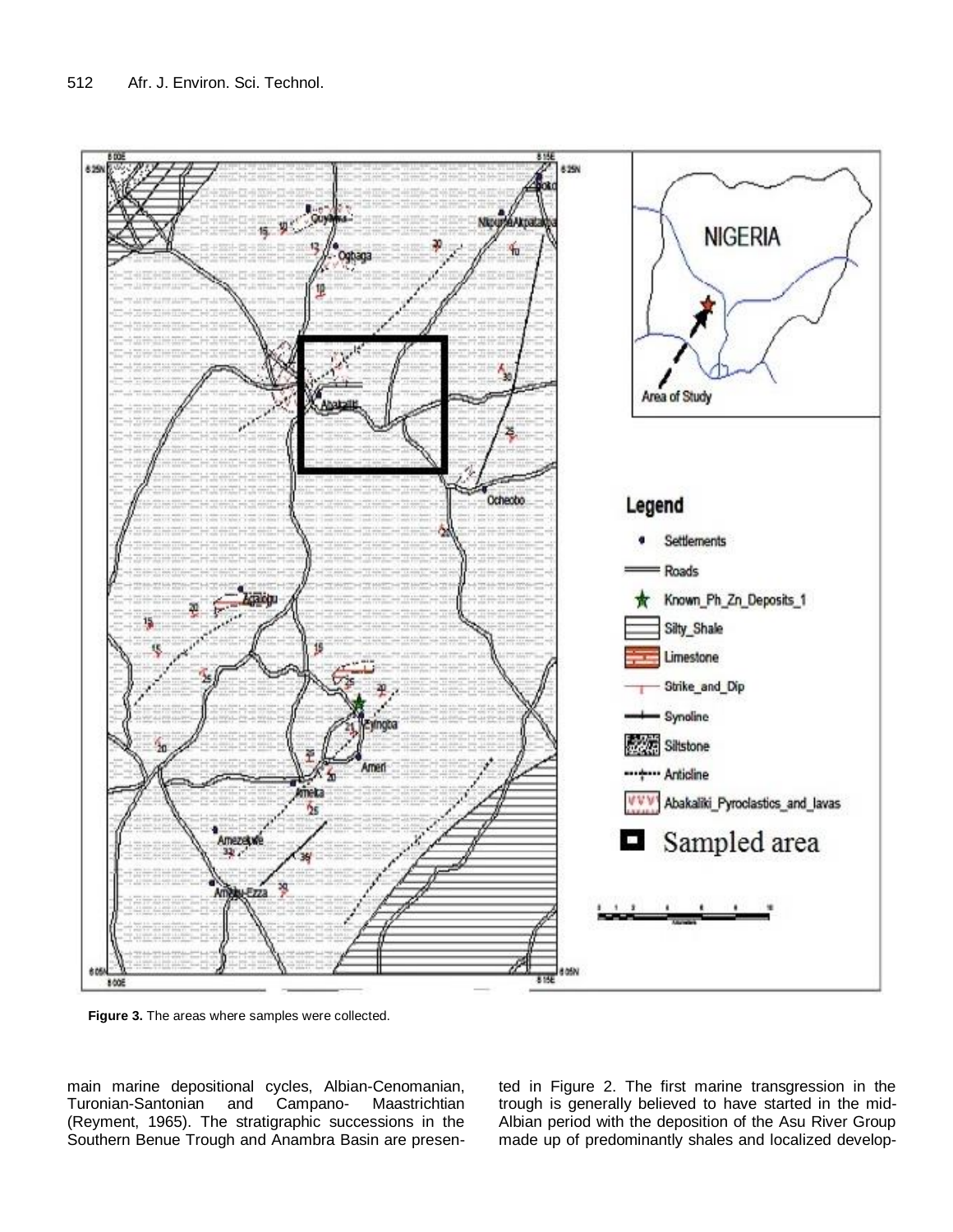

**Figure 4.** Diffractograms of some of the studied clays and Wyoming clays.

ment of sandstone, siltstone and limestone facies (Hoque and Nwajide, 1988). The study area is covered by sediments of Asu River Group.

#### **MATERIALS AND METHODS**

#### **Sampling**

Ten (10) fresh samples of clays were taken from Abakaliki area in southeastern Nigeria (Figure 3). The samples are herein designated as L1 to LI0. Care was taken when sampling to ensure that fresh samples were taken and that such samples were representative of the materials to be assessed. The sampling depth ranged from 1 to 2.5 m. Tests on the clay samples were carried out at the material laboratories of the National Steel Raw Material Exploration Agency, Kaduna in Nigeria.

#### **Laboratory tests**

Relevant laboratory tests were carried out to determine the properties of the sampled Abakaliki clays. The pulverized clay sample was prepared by creating a highly polished surface in the cavity of the sample holder of the Pw 1800 diffractometer with copper tube anode. This was introduced to the x-ray diffractometer equipment (XRD) which scanned the sample continuously for clay bulk analysis. A generator tension of 40 kv and current of 55 mA were used. From the XRD traces, the clay minerals in the samples were determined by their diagnostic peaks according to diffraction intensity published by ASTM (1989), in powder diffraction files. An IVT-20 computer-automated X-ray fluorescence (XRF) spectrometer was used for bulk chemical analysis of the clay samples. The clay samples were prepared in accordance with outline given in Kenigan (1971). Cation exchangeable capacity of metallic bases in meq/100 g of dry sample were measured by leaching 50 g of the sample with neutral normal ammonium acetate and the resulting aliquots were analyzed characteristically for Na, K, Ca and Mg cations, following method outlined in ASTM 2354 (1989). The fraction that passed the 75 µm BS (No. 200) sieve was oven-dried, weighed and later dispersed with a solution of sodium hexametaphosphate and sodium carbonate. It was then analyzed using the hydrometer method as specified in BS 1377 (1990). The bulk density and specific gravity were determined using 100 g of oven-dried samples, passing 75 µm BS (No. 200), according to procedures outlined in ASTM (1989). The viscosity and pH were both determined from clay-water suspension with 20 parts water using methods described in L ASTM C97 (1989). The Atterberg limits of the clay samples were determined in accordance with BS 1377 (1990). Free swell test was conducted using methods described by Holtz and Gibbs (1956).

#### **RESULTS**

#### **Mineralogical, chemical analysis and cation exchangeable capacity**

The diffractograms of the clay samples are as presented in Figure 4. The results of the mineralogical composition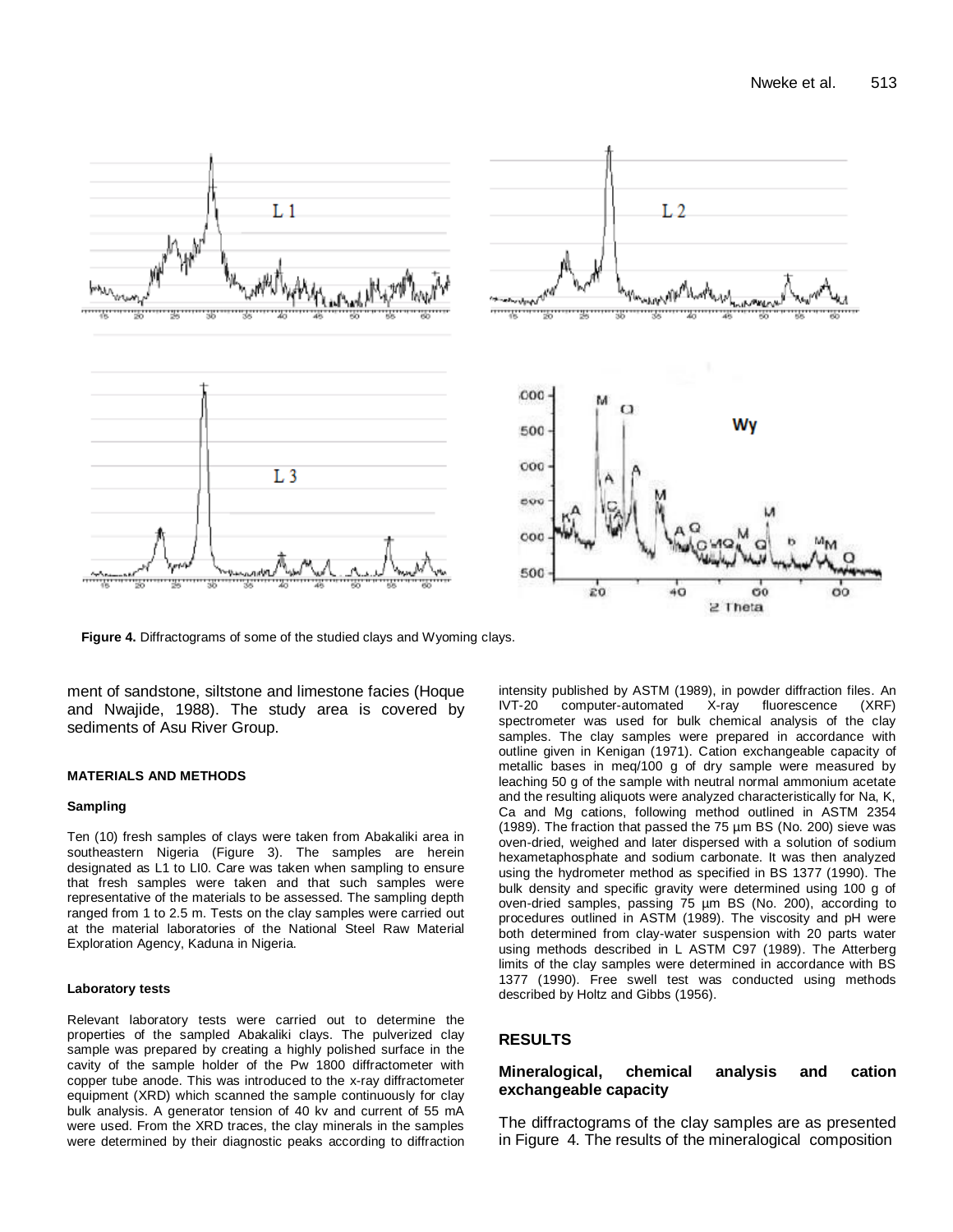**Table 1.** Mineralogical composition of Abakaliki clay.

| <b>Clay mineral</b> | Wyoming bentonite (%) | Abakaliki clay (%) |
|---------------------|-----------------------|--------------------|
| Montmorillonite     | 35.85                 | 20-30              |
| Kaolinite           | 5.01                  | $15 - 25$          |
| Quartz              | 23.98                 | 28-30              |
| Calcite             | 8.32                  | 13-24              |
| <b>Biotite</b>      | 3.23                  |                    |
| Feldspar            | 23.98                 | 28-32              |
| Illite              | Ω                     | 30-38              |

**Table 2.** Chemical composition of Abakaliki clay.

| Composition (w%)               |                    |                       |  |  |  |  |  |
|--------------------------------|--------------------|-----------------------|--|--|--|--|--|
| <b>Chemical</b><br>oxides      | Abakaliki clay (%) | Wyoming bentonite (%) |  |  |  |  |  |
| SiO <sub>2</sub>               | 50.10-58.96        | 45                    |  |  |  |  |  |
| $Al_2O_3$                      | 19.90-25.08        | 17                    |  |  |  |  |  |
| Fe <sub>2</sub> O <sub>3</sub> | 3.80-4.67          | 11.1                  |  |  |  |  |  |
| TiO <sub>2</sub>               | $1.10 - 2.10$      | 1.68                  |  |  |  |  |  |
| CaO                            | 1.00-5.42          | 1.77                  |  |  |  |  |  |
| MgO                            | 0.32-2.02          | 0.33                  |  |  |  |  |  |
| K <sub>2</sub> O               | $0.52 - 1.40$      | 0.05                  |  |  |  |  |  |
| Na∍O                           | 0.68-1.98          | 2.7                   |  |  |  |  |  |
| MnO                            | 2.00-3.34          | 0.15                  |  |  |  |  |  |

of Abakaliki clays are summarized in Table 1 and compared with that of Wyoming clay, as reported by Falode et al. (2007).

The results indicate that the clays are composed predominantly of Illite and mixed layer clays, with presence of Montmorillonite which ranges from 20-30% and kaolinite which ranges from 15-25%. Montmorillonite produces "sensitive" clay even where it is present in minute (5% to 10%) amount (Okagbue, 1989). The presence of the montmorlloiite in Abakaliki is significantly low when compared with Wyoming bentonite. The presence of quartz, which acts as an abrasive according to Apugo-Nwosu et al. (2011), could lead to poor physiochemical performance of the clay. It has been observed (Sowers and Sowers, 1970) that Na-montmorillonite is quite more expansive than the Ca-montmorillonite type. The presence of kaolinite in the Abakaliki clay could lead to poor rheological properties since such type of clay has low swelling capabilities.

#### **Chemical composition**

The results of chemical analysis of the clay samples are

presented in Table 3. The chemical composition of the Abakaliki clay sample indicated very high alumina (19.90- 25.08%) and silica (50.10-58.96%) when compared with the value of Wyoming bentonite that has silica of 45% and alumina of 17% (Table 2). The alkaline earth mineral (CaO) and the alkali mineral  $(K_2O)$  of Abakaliki clay are 1.00-5.42% and 0.52-1.40% respectively and that of Wyoming bentonite are alkaline earth mineral 1.17 % and alkali mineral (0.05%), respectively. The bentonite of Wyoming is a high-sodium bentonite and differs from bentonite in the southern United States, which contains much calcium and has different characteristics. The XRF results indicate low content of  $Na<sub>2</sub>O$  (0.68-1.98%) when compared with that of Wyoming clay which has 2.7 of  $Na<sub>2</sub>O$ . The fair consistency in the concentrations of oxides may generally indicate similarities in the mineralogy of the studied clays. The relatively high amounts of CaO noted in the clays may possibly be attributed to the occurrence of carbonates such as calcite in the sediments (Reyment, 1965). In all, the enrichment in CaO, as well as depletion in  $Na<sub>2</sub>O$ , might suggest that the predominant clay mineral is the Ca-rich type. The presence of alkalis and magnesia in the samples suggests presence of clay mineral which may not likely be montmorillonite. Abakaliki clay showed low value of  $\text{Fe}_{2}\text{O}_{3}$ , this indicates low laterite concentrations. The very high alumina and silica contents when compared with refractory standards (25-45% alumina and 55-75% silica) as noted by Falode et al. (2007), coupled with the high levels of iron and organic matter would make the Abakaliki clay sample very suitable as a refractory material. The MgO value for Wyoming clay is very close to the value recorded for Abakaliki clay. This compound is normally used to enhance gel strength of mud samples (Falode et al., 2007).

The results of the analysis of the samples for the CEC are presented in Table 3.  $Ca<sup>2+</sup>$  is the main cation in all the studied clays while  $Na<sup>+</sup>$  is a minor cation. The CEC recorded for Wyoming bentonite indicates that the values range from  $60-65$  Na<sup>+</sup> to 15-20 Ca<sup>2+</sup>. The typical CEC range of pure smectite is from 80 meq/100 g to 150 meq/100 g (Grim, 1968). The presence of Na and Ca ions, among other factors, influences the swell potentials of active clays. While  $Ca^{2+}$  limits the swelling of montmorillonite, Na<sup>+</sup> enhances it. Tourtelot (1974) had observed that  $Ca^{2+}$  as the main exchangeable cation has a strong depressing effect on the swelling capacity of montmorillonite. Ca-montmorillonites can swell only up to 100% while Na-montmorillonite in bentonite may swell up to 2000%.

Natural clays rich in montmorillonite generally contain a mixture of exchangeable cations, including  $Mg^{2+}$ , K<sup>+</sup> and Fe<sup>3+</sup>, although Na<sup>+</sup> and Ca<sup>2+</sup> predominate but in varied proportions. Montmorillonite with these mixed proportions of exchangeable cations would be expected to swell in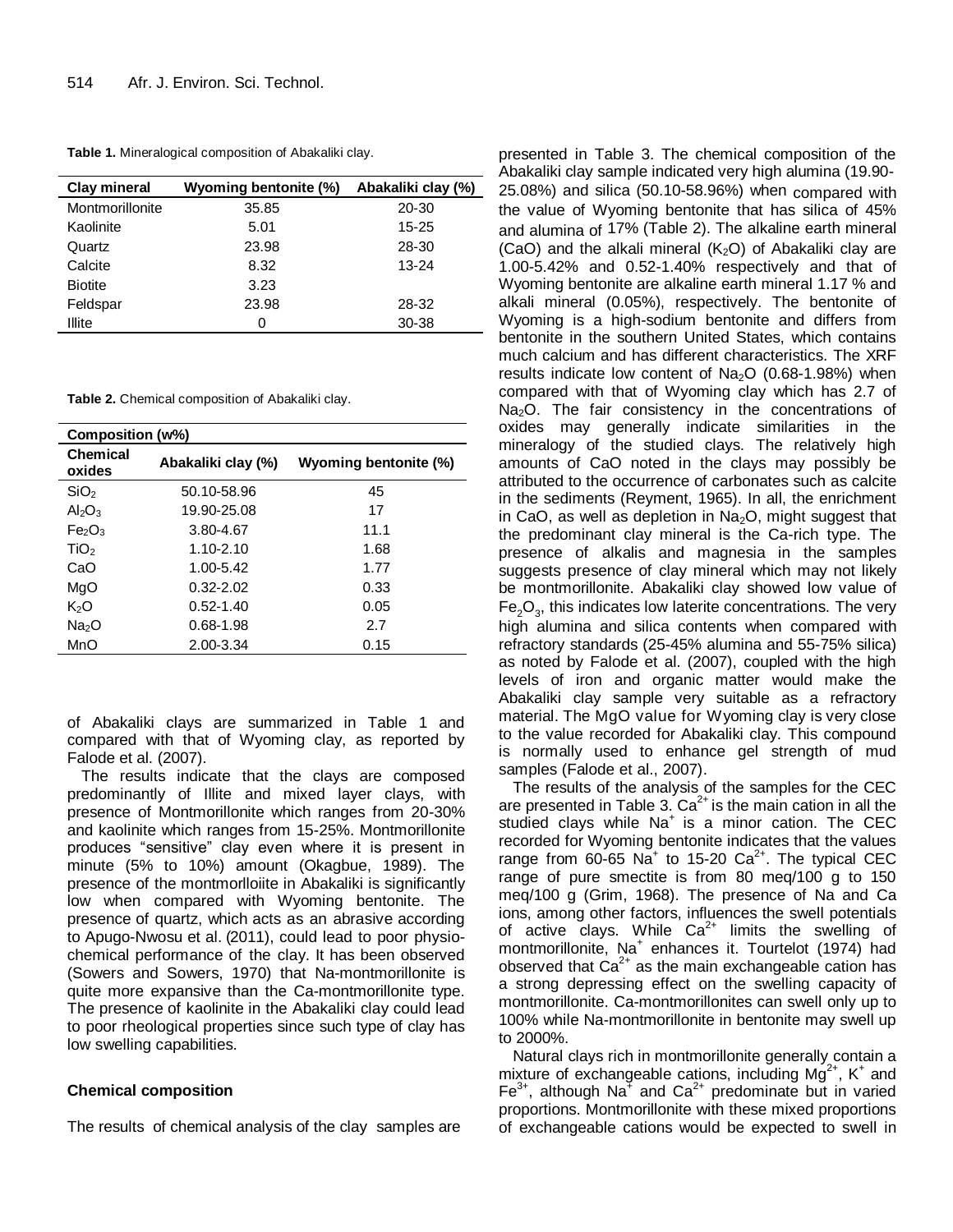| <b>Parameter</b>                         | Ы    | L <sub>2</sub> | L <sub>3</sub> | L4   | L <sub>5</sub> | L6   | L7   | L8   | L9   | L10   | Average |
|------------------------------------------|------|----------------|----------------|------|----------------|------|------|------|------|-------|---------|
| Cation exchangeable capacity (meq/100 g) |      |                |                |      |                |      |      |      |      |       |         |
| $Ca2+$                                   | 33.2 | 36.3           | 38.6           | 32.3 | 30.1           | 32.9 | 28.8 | 34.8 | 35   | 28.98 | 33.1    |
| $K^+$                                    | 1.49 | 2.36           | 2.07           | 2.69 | 3.66           | 2.12 | 2.31 | 2.07 | 2.67 | 2.19  | 2.4     |
| $Na+$                                    | 12.3 | 16.6           | 12.8           | 11.1 | 13.5           | 12.4 | 16.5 | 12.3 | 14.8 | 12.79 | 13.5    |
| $Mg^{2+}$                                | 4.3  | 5.7            | 5.3            | 4.9  | 5.6            | 4.9  | 6.7  | 5.3  | 5.4  | 6.7   | 5.5     |
| Results of hydrometer analysis (%)       |      |                |                |      |                |      |      |      |      |       |         |
| Sand                                     | 18   | 14             | 10             | 8    | 10             | 20   | 29   | 20   | 14   | 11    | 15.4    |
| Silt                                     | 48   | 46             | 44             | 52   | 48             | 42   | 38   | 48   | 48   | 51    | 46.5    |
| Clay                                     | 34   | 38             | 46             | 40   | 42             | 38   | 41   | 42   | 38   | 38    | 39.7    |
| Viscosity in centipose                   | 7    | 6              | 8              | 6.5  | 7.8            | 6.9  | 8.9  | 8    | 8.3  | 6.7   | 7.4     |
| Free Swell%                              | 60   | 63             | 59             | 55   | 62             | 56   | 60   | 50   | 58   | 58    | 58.1    |
| pH                                       | 8.1  | 9              | 8.25           | 9.1  | 8.18           | 9.3  | 7.8  | 7.95 | 8.12 | 7.9   | 8.37    |

**Table 3.** Results of cation exchangeable capacity and hydromteter test.

**Table 4.** Results of Atterberg limit test, specific gravity, bulk density and calculated activity value.

| <b>Parameter</b>     |      | L <sub>2</sub> | L3   | L4   | L5    | L6   | L7   | L8   | L9   | L10  | Average |
|----------------------|------|----------------|------|------|-------|------|------|------|------|------|---------|
| Specific gravity     | 2.54 | 2.56           | 2.42 | 2.64 | 2.6   | 2.2  | 2.45 | 2.6  | 2.54 | 2.34 | 2.48    |
| <b>Bulk density</b>  | .55  | .68            | .67  | .52  | 1.45  | 1.7  | .57  | .59  | 1.45 | .53  | 1.57    |
| <b>Plastic limit</b> | 24.8 | 24.6           | 30.1 | 25   | 27    | 34   | 27   | 30   | 32   | 28   | 28.25   |
| Liquid limit         | 66   | 58.8           | 70   | 62.4 | 72.8  | 65   | 62   | 56   | 60   | 63   | 63.6    |
| Plasticity index     | 41.2 | 44.2           | 39.9 | 37.4 | 45.8  | 31   | 35   | 26   | 32   | 35   | 36.75   |
| Activity             | 1.21 | 1.16           | 0.86 | 0.9  | 09. ا | 0.81 | 0.85 | 0.63 | 0.84 | 0.92 | 0.92    |

**Table 5.** Classification of soils based on activity.

| <b>Activity</b>    | Soil type | Abakaliki clay |
|--------------------|-----------|----------------|
| A < 0.75           | Inactive  |                |
| $A = 0.75$ to 1.25 | Normal    | $0.92*$        |
| A > 1.25           | Active    |                |

\*Average activity value.

amounts intermediate between those of Camontmorillonite and Na-montmorillonite end members (Tourtelot, 1974).

#### **Geotechnical properties**

The results of the Atterberg limits tests on the natural are presented in Table 4. These results indicate that the clays in their natural states have relatively high plasticity. When compared with Wyoming bentonite which has LL 600-700 (Skempton 1953), the LL values (58.8-72.8) of Abakaliki clay, however, are significantly low. Atterberg plasticity index (API) of 26-45.8 shows that the sample is plastic over a wide range of moisture content. These also corroborate the alkaline earth mineral of 1.00-5.42% and the alkali mineral of 0.52-1.40% of Abakaliki clay.

The high plasticity index reveals the clay"s potential for great volume change characteristics (Figure 5). The silt content makes the sample material unsuitable for wide ceramic applications. The results of the gradation analysis and the calculated Skempton activity values of the clay samples are also presented in Table 4. The results indicate that the samples are characterized by marginally higher proportion of silt-sized particles with average value of 46.5% than the clay-sized particles with average value of 39.7%. The clay fractions, despite being lower than the silt fraction, would be considered significant and are capable of influencing the geotechnical behaviour of the clays, especially if they made of the highly expansive mineral type. Okagbue (1989) had noted that the colloidal (<0.001 mm) content of a soil is an important influencing factor in the absorption of water and in volume changes in the soil depending on the mineral types constituting the colloids.

Activity (A) according to Skempton (1953) of the soil is the ratio of the plasticity index and the percentage of the clay fraction. Activity is a measure of the water-holding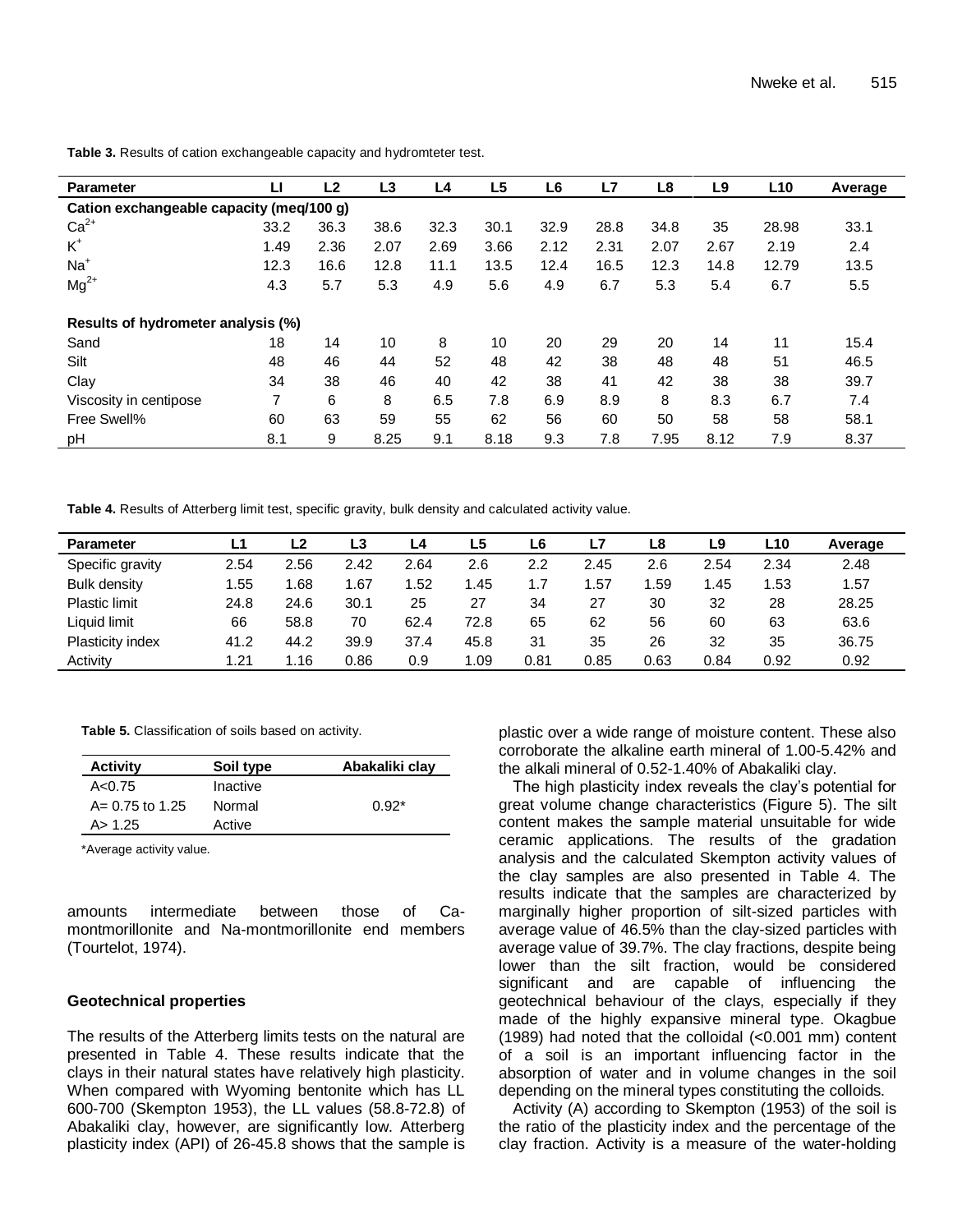

**Figure 5.** Location of clay minerals on the Casagrande plasticity chart using the Abakaliki clay (Modified from Skempton, 1953).

capacity of the clayey soils. The Activity values of the tested samples which range from 0.63 to 1.21 may suggest that the clays are possibly Ca-rich, rather than Na-rich. Soda rich active clays, according to Skempton (1953) and Tourtelot (1974), have activity values greater than 5. The average activity value for the studied clay is 0.92 (Table 5) indicating normal soil type. Active clays have both high water retaining and high cation exchangeable capacity (Skempton, 1953).

The swelling potential values as indicated from free swell (Table 3) also suggest that the clays are not the very active types. Using LL as one of the swell indicators (Chen, 1988), the free swell test results also indicate that the tested natural clay samples have low swelling potentials when compared with bentonites from Texas with mean LL value of 1110% and free swell range of 397 and 401 (Rath, 1989). As shown in the tables, there is fair consistency in the results of bulk density of all the tested clays, suggesting similarity in the material type; a situation already reflected in the results of mineralogical and chemical analyses. The result suggests that the clays generally have low  $G_s$  values (average of 2.48) when compared with that of Texas bentonitic clay which has specific gravity range of 2.50 to 2.80 g/cm<sup>3</sup>. Commercial Bentonite sample of China origin according to Abdullahi et al. (2011) has specific gravity of 2.87.

Kearey (2001) noted that a crystal of montmorillonite would have  $G_s$  of about 2.74. Since tests have suggested that the tested clays are illite predominated, it may mean that the other fraction that is non-montmorillonite is, most probably the mixed layer fraction, of the low  $G_s$  clay mineral type. Attapulgite (or palygorskite) is to be suspected because of its close association with Ca-rich montmorillonitic clays (Kearey, 2001) and its low  $G_s$ (mean  $G_s$  value of 2.48) (Lambe and Whitman, 1979). The clay needs increase in its density since according to Hall (1993), clays used as drilling mud must be "weighted" by addition of high density solids such as barite or haematite in order to control over pressure.

#### **Rheological properties**

The results of the pH measurements of the clay slurries indicate that they are all alkaline. The viscosity of the natural clay slurries, also shown in Table 3, range from 6.0 to 8.9 centipoises. These values are comparatively low when compared with those of drilling mud. Rath (1986) observed that natural bentonitic clays from Wyoming recorded viscosity that ranged between 8.0 and 25.0 centipoises. Bentonites with higher clay percentages (lower non-clay mineral content) as Wyoming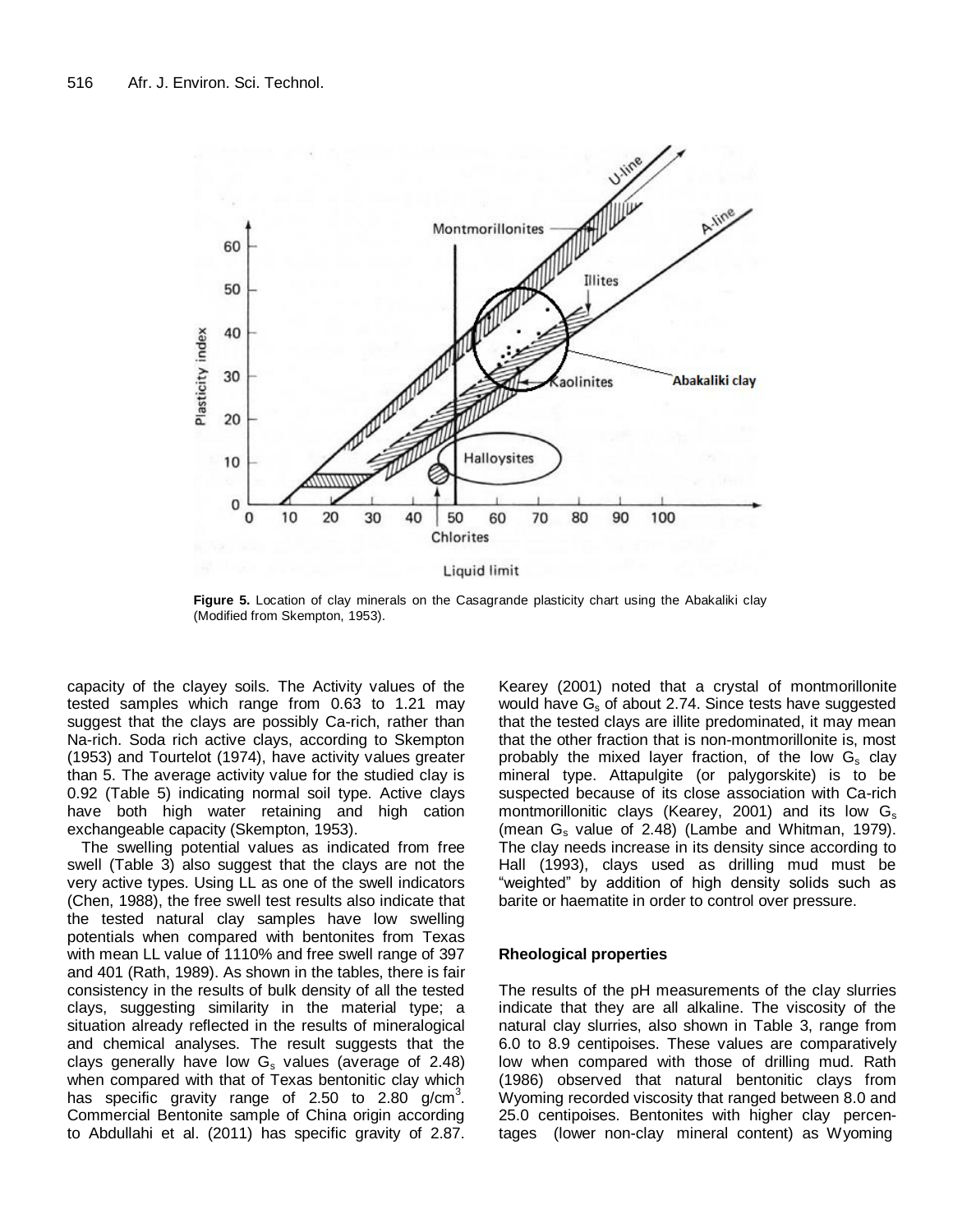should show high rheological properties. Clay such as montmorillonite that has a high cation exchange capacity swells greatly and forms viscous suspensions at low concentrations of clay, particularly when sodium is in the exchange position. Considering the relative higher swelling volumes of Wyoming bentonite indicated by higher montmorillonite content, it should make better suspensions with water and therefore good rheological properties can be obtained whereas the Abakaliki clay would require some beneficiation to improve the swelling properties. This clay will possibly yield low plastic viscosities but with additives such as sodium carbonate and carboxymethyl cellulose, the rheological properties for Abakaliki clay will remarkably improve.

### **Performance of the clays as drilling mud**

A good drilling mud should have excellent plasticity, lubricity that protects the drilling bit, and viscosity that is required for the transportation of drill cuttings. A comparison of the properties of the Abakaliki clay and the properties of Wyoming bentonite indicates that the recorded viscosity is low against the standard clays that have their viscosity values ranging between 8 and 25 centipoises. With respect to the chemistry, the concentrations of most of the oxides generally compare well with those of the standard clays. Few oxides, such as  $Al_2O_3$ , MgO,  $TiO<sub>2</sub>$ , however are marginally higher. Texas clay recorded bulk density that ranges from 2.50 to 2.80 g/cm<sup>3</sup>. The Abakaliki clay has their bulk densities all below 1.73  $g/cm<sup>3</sup>$ . A significant inadequacy is also observed in the Atterberg limits, swelling potentials and other properties linked to response of clay minerals to moisture conditions. For example, the free swell values of the Abakaliki clays are generally below 63%, whereas the standard clays all have free swell above 700%. Similar trend is also noticed for PI. While the natural studied clays all have API below 46, the standard clays record PI all above 358. Exchangeable  $Ca<sup>2+</sup>$  is also quite higher for all the samples studied in comparison with that of the standard clays.

#### **Conclusions**

This study evaluated the physical and chemical properties of some clays from Abakaliki Formation, southeastern Nigeria and the extent to which sodium carbonate and barite improved these properties for possible use of the clays as drilling mud. X-ray diffraction test on the studied clays from Asu River Group showed that the dominant clay minerals are Illite, kaolinite and mixed layer types. The chemical compositions indicate that the values of  $Na<sub>2</sub>O$  are lower than would be expected for clays that are used as drilling mud.  $Ca^{2+}$  and  $Na^{+}$  are

the main exchangeable cations with calcium ion as the dominant cation. The clays exhibited presence of high concentration of exchangeable  $Ca<sup>2+</sup>$ . The clays in their natural state possess relatively high liquid and plastic limits and classified as clays of high plasticity (CH), according to Unified Soil Classification System. The weak swelling properties are thought to buttress the presence of low expansive montmorillonite, most probably the calcium variety. A comparison of the chemical composition of the studied clays with that of naturally active bentonite from Wyoming and Texas used in drilling mud showed that the plasticity and swelling properties of the Abakaliki clays are very low. The viscosity values of the clays are also low. This clay will possibly yield low plastic viscosities but with additives such as sodium carbonate and carboxymethyl cellulose, the rheological properties for Abakaliki clays will remarkably improve. However, the  $G_s$  and pH values of the clays are close to those of Wyoming and Texas bentonites.

# **Conflict of interest**

The authors did not declare any conflict of interest.

#### **ACKNOWLEDGEMENTS**

The authors are highly indebted to the staff of National Steel Raw Material Exploration Agency, Kaduna in Nigeria, for their assistance in the completion of this work.

#### **REFERENCES**

- Abdullahi AS, Ibrahim AA, Muhammad MA, Kwaya MY, Mustapha S (2011). Comparative evaluation of rheological properties of standard commercial bentonite and a locally beneficiated bentonitic clay from a marine deposit in upper Benue basin, Nigeria. British J. Appl. Sci. Technol. 1(4):211-221.1.
- American Society for Testing and Material, ASTM C97, 2354 (1989). Annual book. American society for testing and material standard, part 19, philadelphia.
- Apugo-Nwosu TU, Mohammed-Dabo IA, Ahmed AS, Abubakar G, Alkali, AS, Ayilara, SI (2011). Studies on the suitability of ubakala bentonitic clay for oil well drilling mud formation. British J. Appl. Sci. Technol. 1(4):152-171.
- Benkhelil J, Guiraud M, Ponsard JF, Saugy L (1989). The Bornu Benue Trough, the Niger Delta and its offshore: tectono-sedimentary reconstruction during the Cretaceous and Tertiary from geophysical data and geology. In: Kogbe, C.A. (Ed.). Geology of Nigeria. 2<sup>nd</sup> Edition. Rock view Ltd Jos. pp. 213-234.
- British Standard Institution (BS 1377) (1990). Methods of testing soils for Civil Engineering purpose, British Standard Institution, London.
- Chen, FH (1988). Foundations on expansive soils.  $2^{nd}$  Edition, Elsevier Scientific, Amsterdam.
- Ezeribe IE, Oyedeji OA (2005). The suitability of Nigerian bentonites and black cotton soils as drilling mud. Report submitted to Nigerian Geological Survey Agency. Vol. 2B. 244pp.
- Falode OA, Ehinola OA, Nebeife PC (2007). Evaluation of Local Bentonitic Clay as Oil Well Drilling Fluids in Nigeria. Appl. Clay Sci. 39:19-27.